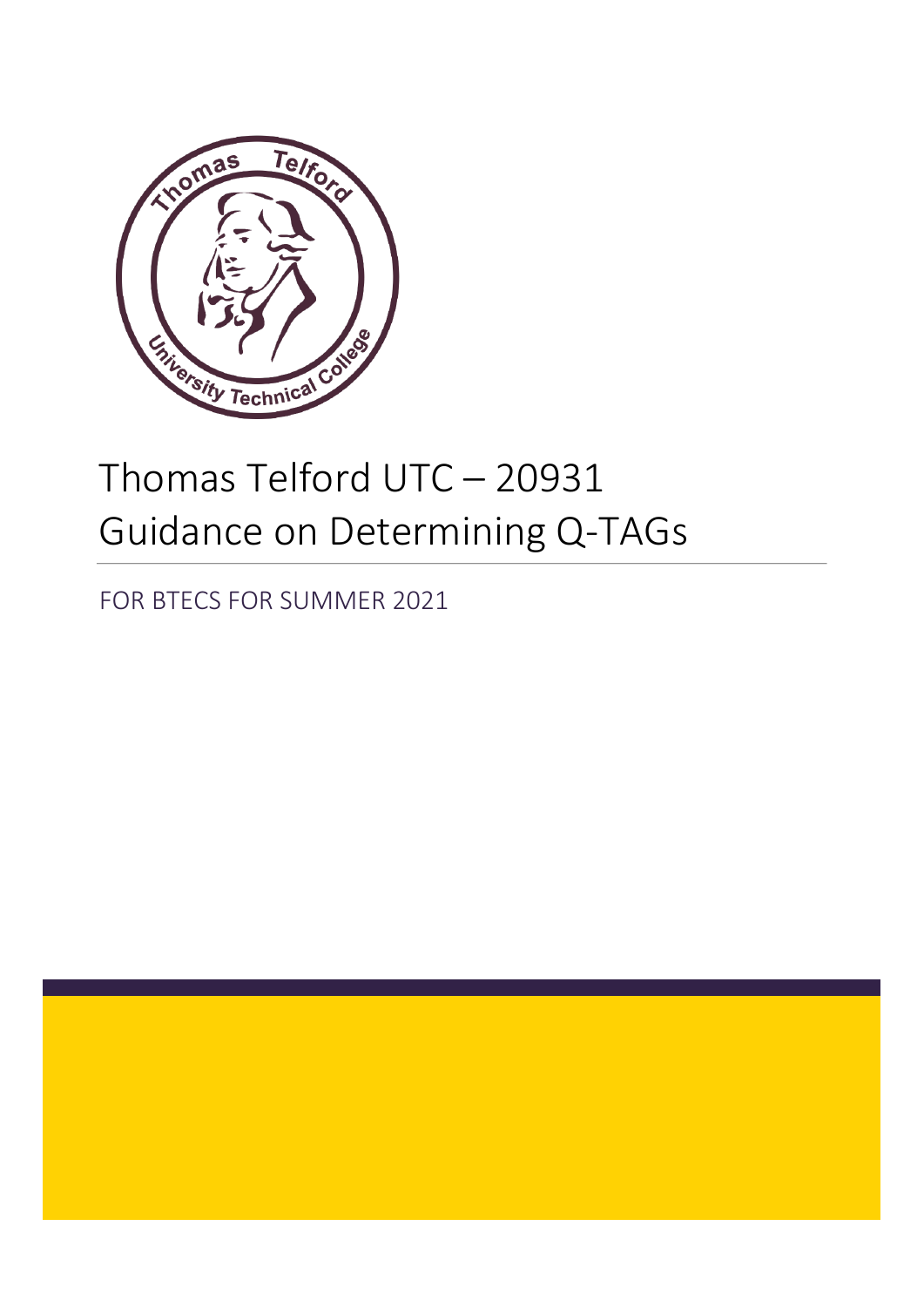## **Centre Policy for determining Qualification-Level Teacher Assessed grades (QTAGs) Summer 2021: Thomas Telford UTC**

In accordance with Pearson's "Guidance for Certificating and Non-Certificating Learners" and as per the contents of Appendix B of the same Thomas Telford UTC will be required to confirm their adherence to this policy via the Q-TAG submission and Head of Centre Declaration process this year.

## **Aims of this Policy:**

- 1. In accordance with Pearson's "Awarding Results in 2021 Guidance for Certificating and Non-Certificating Learners", to make it clear the steps Thomas Telford UTC must take to ensure that the Q-TAGs they determine for their learners are sufficiently valid and reliable we must:
	- Review the specification grading information, i.e. unit-level assessment criteria and grade descriptors with the subject teaching team.
	- Consider what evidence we will have from the content that has been taught.
	- Collect the evidence.
	- Evaluate the quality of the evidence.
	- Assign a Qualification-Level Teacher Assessed Grade (Q-TAG)
	- Reflect on our judgement before submission.
	- Ensure that learners can feel confident in the process that Thomas Telford UTC have taken to determine their Q-TAG.
	- Summarise the existing BTEC policies, and confirm that they now also apply in the context of Q-TAG judgements.
	- Reflect and incorporate Qfqual's Vocational Contingency Regulatory Framework (VCRF) and Guidance that any Q-TAG is based upon appropriate sources of evidence and has gone through an Internal Quality Assurance process (which includes final sense check of outcomes against historical centre outcomes).
	- Ensure that the methodology used to determine the Q-TAG is consistent and sufficiently valid, reliable and does not advantage or disadvantage any group of, or individual, learners.

In order to do this Thomas Telford UTC will, for each qualification and learner, submit a Q-TAG and Head of Centre Declaration confirming that they have:

> a) Ensured that all relevant teaching staff (i.e. Assessors, Internal Verifiers, Heads of Department and Heads of Centre) will use the guidance provided by Pearson to confirm the Q-TAG, and refer to supplementary guidance from JCQ and Ofqual where required).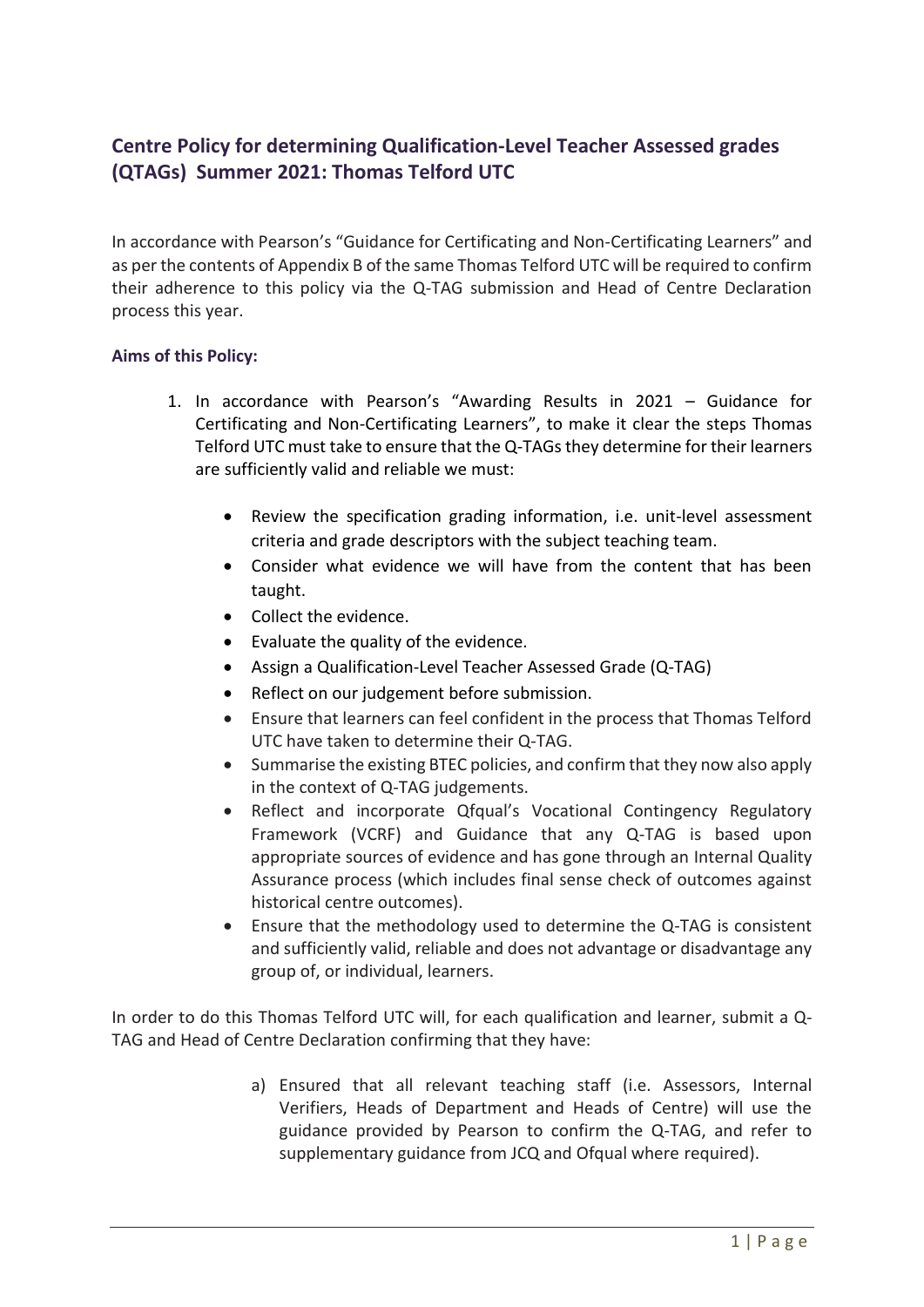- b) Ensured that the evidence that has been used for each Q-TAG judgement is sufficiently documented to ensure that it can be explained to the learner to Parent or Carer in the case of Appeals, and to Pearson. Thomas Telford UTC must take into account previous years' results, **if there is a material difference in the result profile expected in 2021, Thomas Telford UTC must be able to explain why its results are significantly out of line with past performance** (be that higher or lower).
- Ensured that all assessment evidence is retained in line with Ofqual's Vocational Contingency Regulatory Framework (evidence which is used to support the Qualification-Level Teacher Assessed Grade should be retained until 6 months after the date of the issue of the result, or the conclusion of any appeal in relation to that result, whichever is later). In some cases, evidence may no longer be available, JCQ has released guidance on the retention of evidence in these circumstances. Evidence must be made available for the purposes of further External Quality Assurance or an Appeal. This will include documentation that demonstrates the above process for the Q-TAG judgement has been followed, i.e.:
	- Records of Standardisation of Assessors and Internal Verifiers and other relevant members of staff, in relation to the Q-TAG process and holistic judgements.
	- Evidence sheets for learners (existing BTEC templates for actual assessment (Pearson to provide a template for documenting alternative evidence).
	- The alternative sources of evidence that have been considered.
	- Any additional Assessment and Internal Verification materials.
	- Any assessed learner work assessment records.
	- Records of performance data used for sense check, with explanation for any deviation in the 2021 Q-TAG judgements (if there is a material difference in the profiles expected in 2021).
- Ensured Thomas Telford UTC follow all other policies as set out in the Pearson Annual Centre Declaration signed in 2021, including Pearson Terms and conditions (further information can be found on the Pearson Quality Assurance webpages). This includes:
	- Equality and Diversity
	- Safeguarding
	- Health and Safety (including any arrangements for employer involvement)
	- Special Consideration and Reasonable Adjustment
	- Recognition of Prior Learning
	- Registration and Certification of Learners
	- Assessment